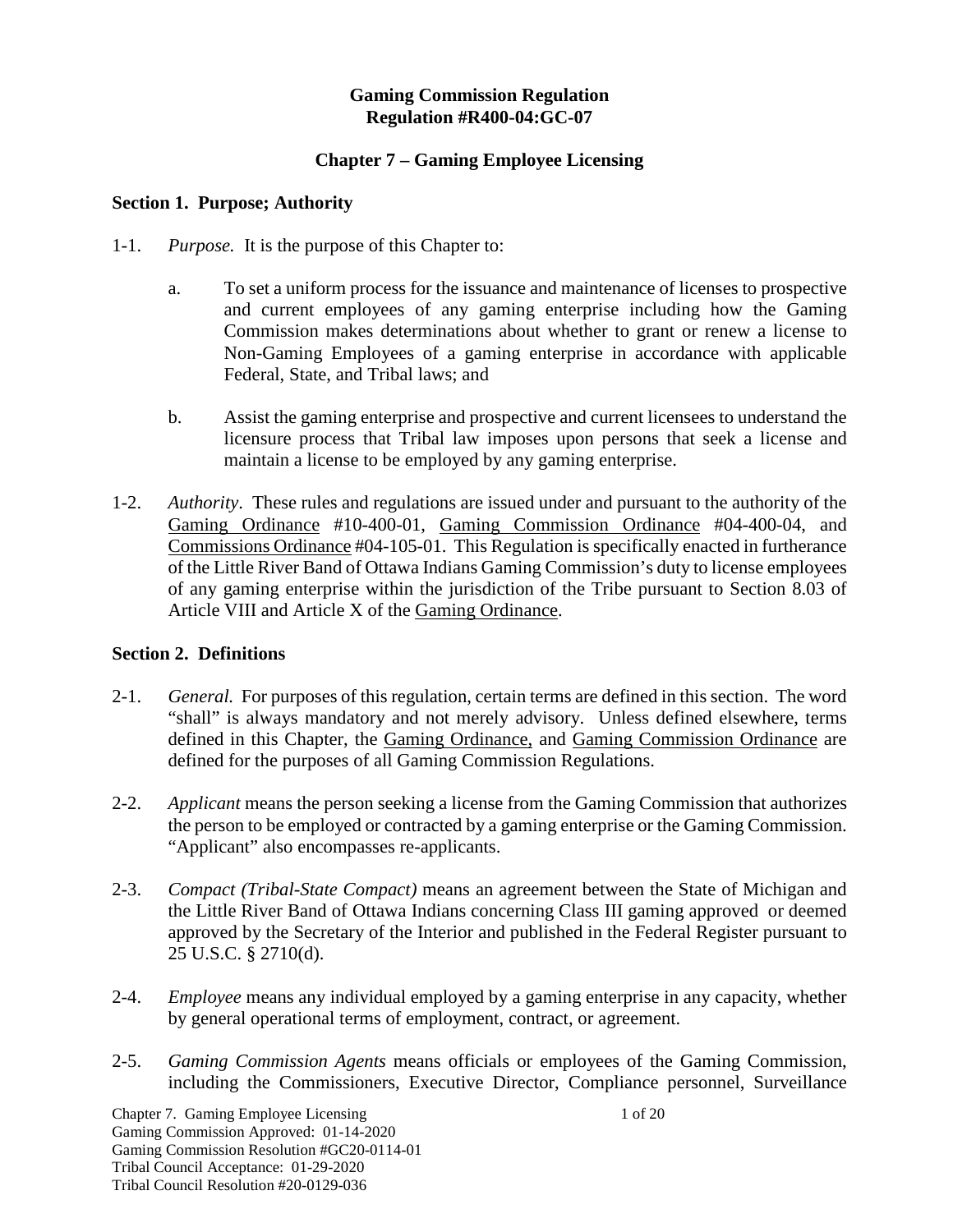personnel, Internal Audit personnel, the Background Investigator, and Administrative staff of the Gaming Commission.

- 2-6. *Gaming Employee* means a Key Employee or Primary Management Official, and includes individuals employed in one of the following capacities:
	- a. the person(s) having management responsibility for a management contract;
	- b. any person who has authority to hire and fire employees;
	- c. any person who has authority to set up working policy for a gaming activity in the gaming enterprise;
	- d. the Chief Financial Officer or other person who has financial management responsibility;
	- e. any person whose job description falls within the following departments: Finance, Information Technology, Security, Gaming Operations, Compliance and Marketing;
	- f. if not otherwise included, any person whose total cash compensation is in excess of \$50,000.
- 2-7. *Gaming* means Class II and Class III gaming authorized by this Ordinance, the Compact, and as may be further authorized under IGRA.
- 2-8. *Gaming Employee License* means a license issued to a Gaming Employee, including individuals hired by or contracted within an employment position with the gaming enterprise. Gaming Employee Licenses are classified as Key Employee Licenses and Primary Management Official Licenses.
- 2-9. *Gaming enterprise* means any commercial enterprise of the Tribe authorized to engage in gaming, and all ancillary commercial activities within the gaming (facility(ies)) and other improvements constructed for the conduct of gaming.
- 2-10. *Gaming facility* means the building*,* buildings, or structures, wherein gaming is permitted, performed, conducted, or operated, and associated or adjacent real property owned by the Tribe*.* Each gaming facility shall be constructed, maintained, and operated in a manner that adequately protects the environment, health, and safety of the public.
- 2-11. *Gaming rules* means the Tribal laws, and Federal laws regarding gaming activities, including by way of example the Gaming Ordinance, the Compact, and IGRA.
- 2-12. *IGRA* means the Indian Gaming Regulatory Act of 1988, 25 U.S.C. § 2701 *et seq*., as amended from time to time.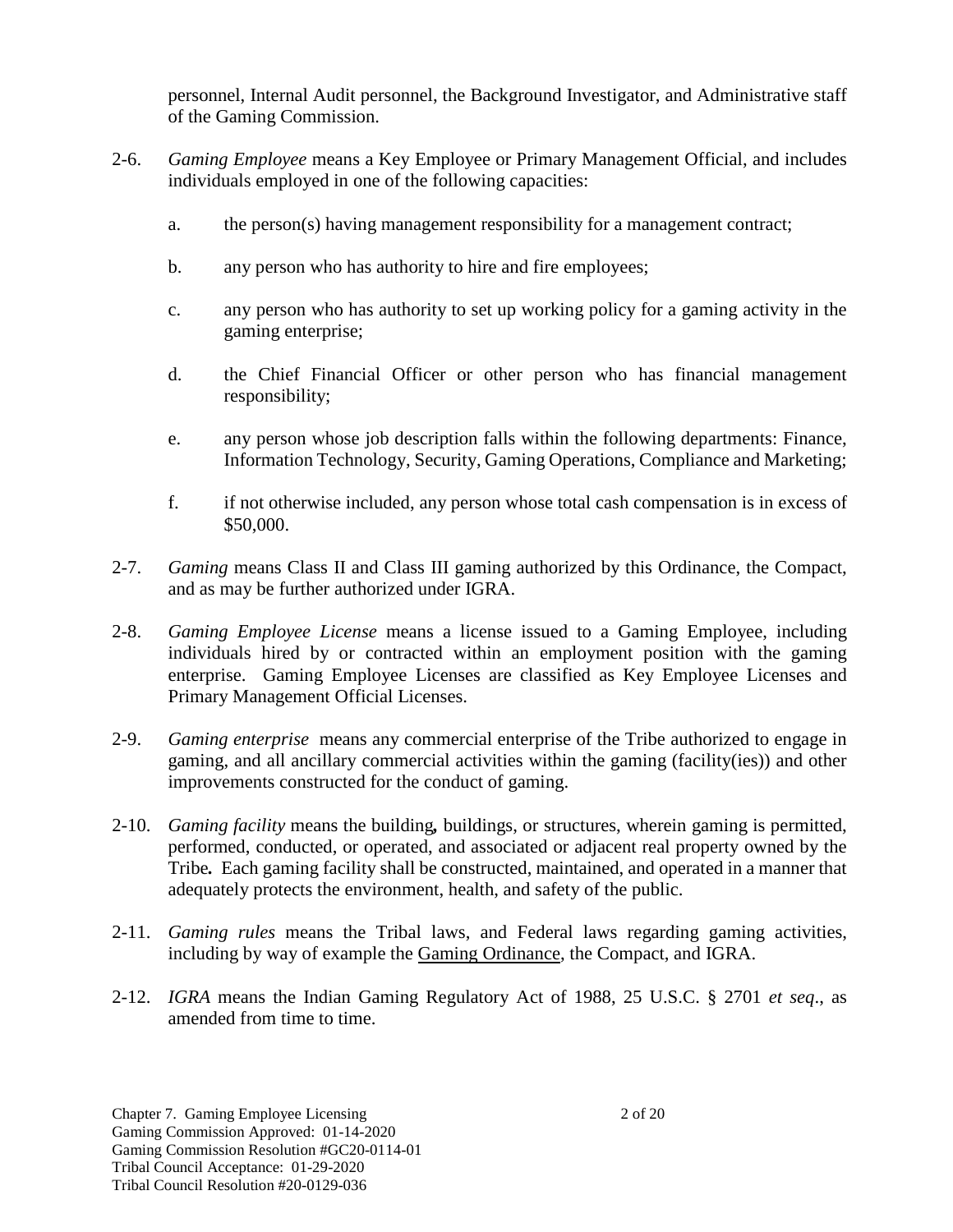## 2-13. *Key Employee* means:

- a. A person who performs one of more of the following functions:
	- 1. Bingo caller;
	- 2. Counting room supervisor;
	- 3. Chief of security;
	- 4. Custodian of gaming supplies or cash;
	- 5. Floor manager;
	- 6. Pit boss;
	- 7. Dealer;
	- 8. Croupier;
	- 9. Approver of credit; or
	- 10. Custodian of gaming devices, including persons with access to cash and accounting records within such devices.
- b. If not otherwise included, any person whose total cash compensation is in excess of \$50,000.00 per year;
- c. If not otherwise included, the four most highly compensated persons in the gaming operation; or
- d. Any other person designated by the Gaming Commission as a Key Employee.
- 2-14. *License* means any official and revocable authorization granted for a limited period of time by the Gaming Commission pursuant to the Gaming Ordinance to an applicant for employment in any gaming facility.
- 2-15. *National Indian Gaming Commission (NIGC)* means the Commission established pursuant to IGRA.
- 2-16. *Primary Management Official* means an employee who meets the following qualifications:
	- a. Any person who has authority:
		- 1. To hire and fire employees; or
		- 2. To set up working policy for any gaming activity; or
	- b. The Chief Financial Officer or other person who has financial management responsibility.
	- c. Any person having management responsibility for a management contract.
	- d. Any other person designated by the Gaming Commission as a Primary Management Official.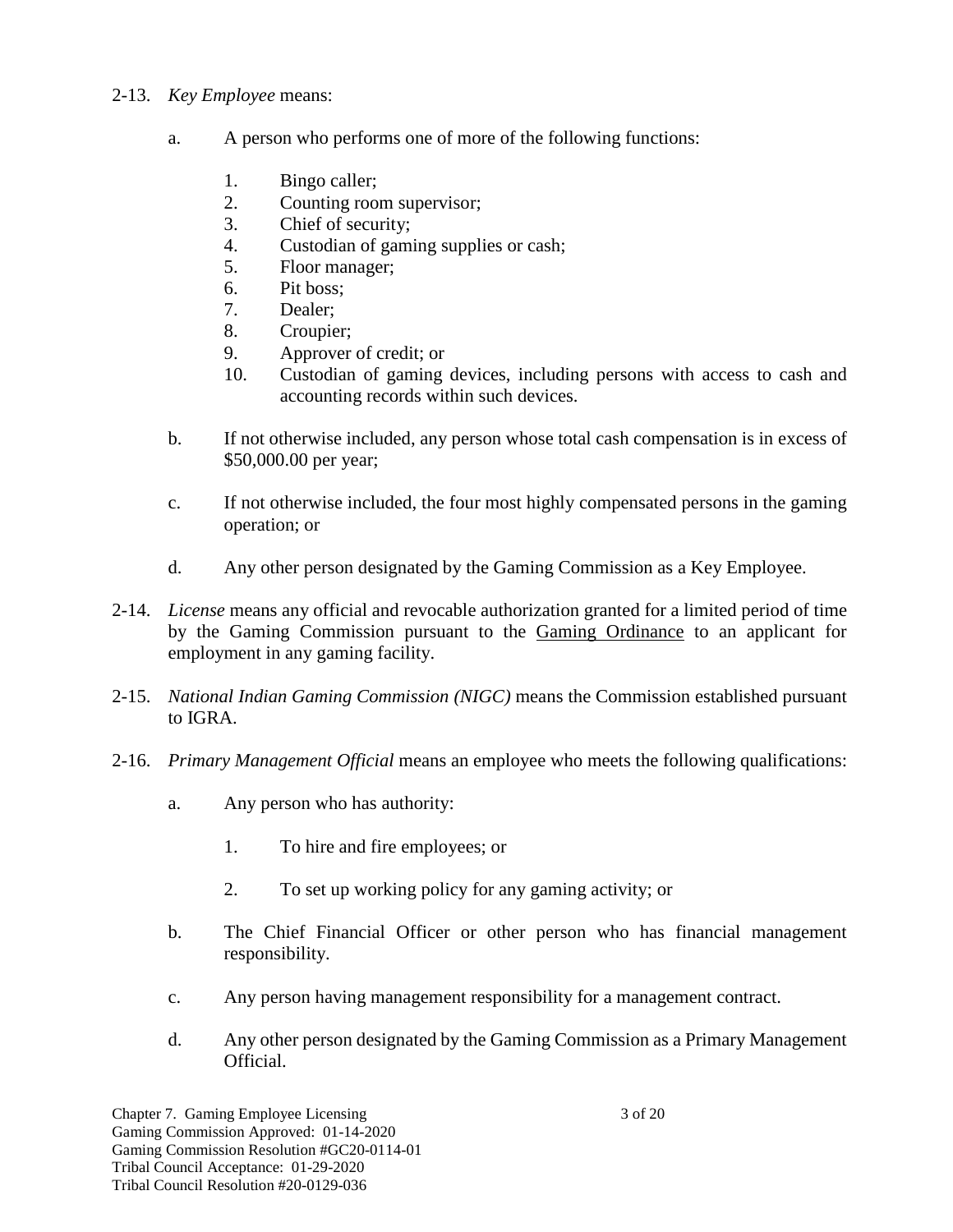- 2-17. *Primary Management Official License* means a license issued to a Primary Management Official, including individuals hired by or contracted within an employment position with the gaming enterprise.
- 2-18. *Regulatory Agency* means the Little River Band of Ottawa Indians Gaming Commission, created by Gaming Commission Ordinance #04-400-04, or such other regulatory body created by Ordinance.
- 2-19. *State* means the State of Michigan.
- 2-20. *Tribal Court* means the Tribal Court and Tribal Court of Appeals of the Little River Band of Ottawa Indians and all other Tribal judicial forums now or hereinafter established by the Tribe.
- 2-21. *Tribe* means the Little River Band of Ottawa Indians.
- 2-22. *Tribal Member* means an individual enrolled as a member of the Little River Band of Ottawa Indians.

## **Section 3. Construction and Application of the Rules**

- 3-1. *Construction and Amendments.*
	- a. These rules shall be liberally construed to permit the Gaming Commission to effectively carry out its statutory functions and secure a just and expeditious determination of issues properly presented to the Gaming Commission.
	- b. These rules may be amended by the Gaming Commission from time to time in accordance with the provisions of the Gaming Ordinance, the Gaming Commission Ordinance and any regulation promulgated by the Gaming Commission.
- 3-2. *Severability, Preemption, Adoption and Repeal.*
	- a. If any clause, sentence, subparagraph, paragraph, subsection, section, chapter or other portion of these rules or the application thereof to any person or circumstance shall be held to be invalid, such holding shall not affect, impair or invalidate the remainder of these rules or the application of such portion held invalid to any other person or circumstances, but shall be confined in its operation to the clause, sentence, subparagraph, paragraph, subsection, section, chapter or other portion thereof directly involved in such holding or to the person or circumstances therein involved.
	- b. The Gaming Commission shall have jurisdiction over all matters delegated to it or within the scope of its powers under the provisions of the Gaming Ordinance, Gaming Commission Ordinance and this regulation.
	- c. Chapter 7 Employee Licensing #400-04:GC-07 adopted June 8, 2010 is hereby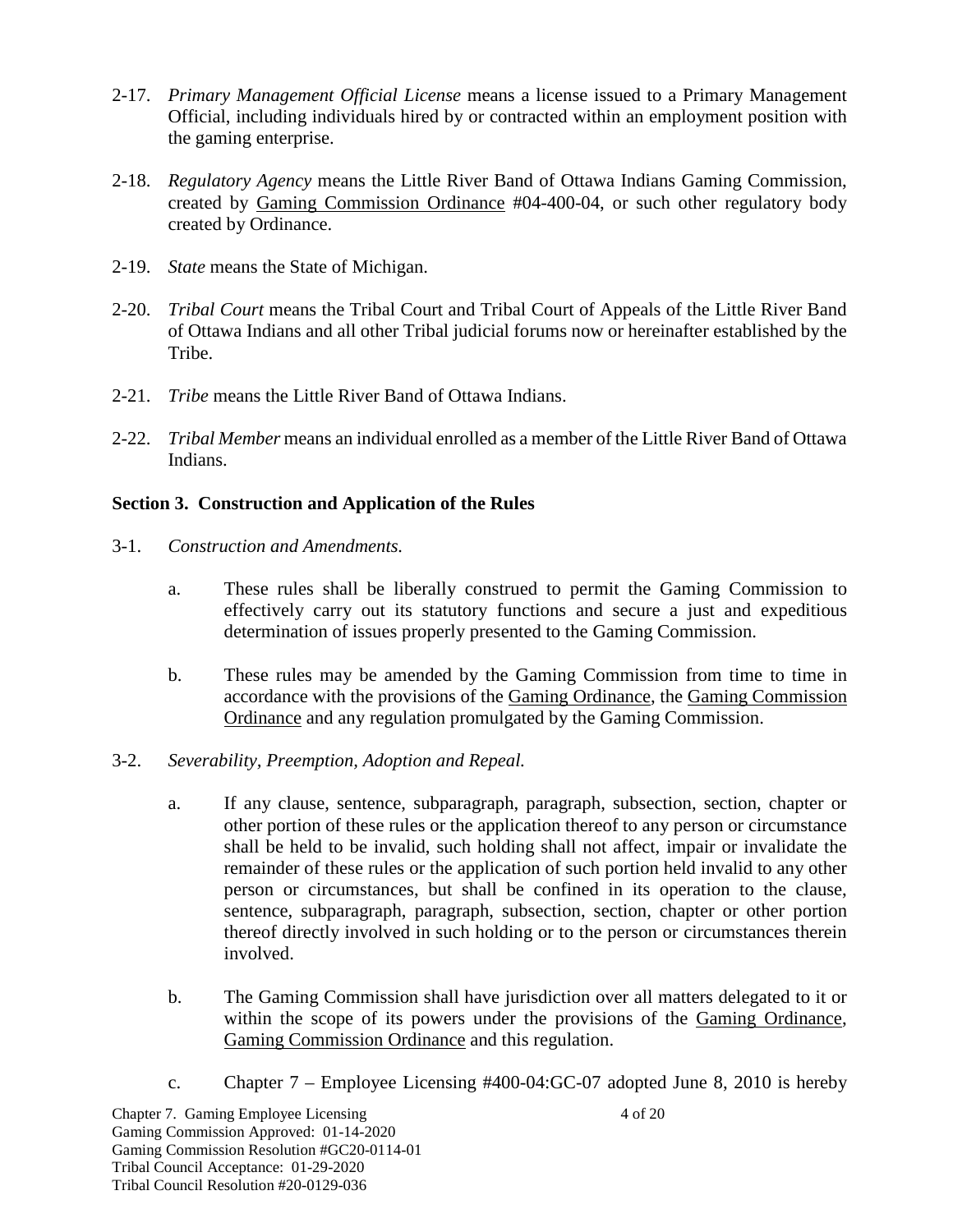repealed and replaced with Chapter 7 – Employee Licensing #400-04:GC-07 upon adoption and approval.

- d. This regulation is adopted pursuant to Gaming Commission Resolution #GC11- 0111-02 and approved by Tribal Council Resolution #11-0119-018.
- e. This regulation is adopted pursuant to Gaming Commission Resolution #GC15- 0106-01 and approved by Tribal Council Resolution #15-0211-031.
- f. This regulation shall be effective upon the effective date of Gaming Ordinance #10- 400-01.
- g. This regulation is adopted pursuant to Gaming Commission Resolution #GC18- 0605-20 and approved by Tribal Council Resolution #18-0620-192

## **Section 4. General Rights and Duties of Applicants**

- 4-1. *No Property Interest or Promise of Employment*. Neither the consideration of the issuance of a license nor the issuance of a license creates or grants a property interest or due process rights to the applicant or licensee that are specifically granted by the Tribe's laws or these regulations. The granting of a license by the Gaming Commission does not constitute a commitment on behalf of the Gaming Commission or any other party to hire or continue to employ the licensee.
- 4-2. *Duties of Applicants and Licensees*. Applicants are required to provide or perform the following:
	- a. *Responsibility to establish qualifications*. An applicant for a license governed by these regulations is seeking the granting of a privilege. The burden of proving qualifications to receive a license is on the applicant. It shall be the further responsibility and continuing duty of each applicant/licensee to produce such information, documentation and assurances as may be required to demonstrate by clear and convincing evidence his/her qualifications to hold a license in accordance with the Gaming Ordinance, the Compact and Gaming Commission Regulations. No license shall be granted to any applicant who fails to prove his/her qualifications.
	- b. *Duty to disclose and cooperate*. It shall be the responsibility and continuing duty of each applicant/licensee to promptly furnish all information, documentation, assurances, consents, waivers, fingerprint impressions, photographs, or other materials required or requested by the Gaming Commission and to cooperate with the Gaming Commission in the performance of its duties. Failure to furnish same after receipt of request shall constitute grounds for delaying consideration or denial of the application.
	- c. *Licensees' continuing duty to promptly furnish information.* Licensees shall provide information within five (5) calendar days of an occurrence or event in their life which constitutes a material change (i.e., arrest or criminal charges, address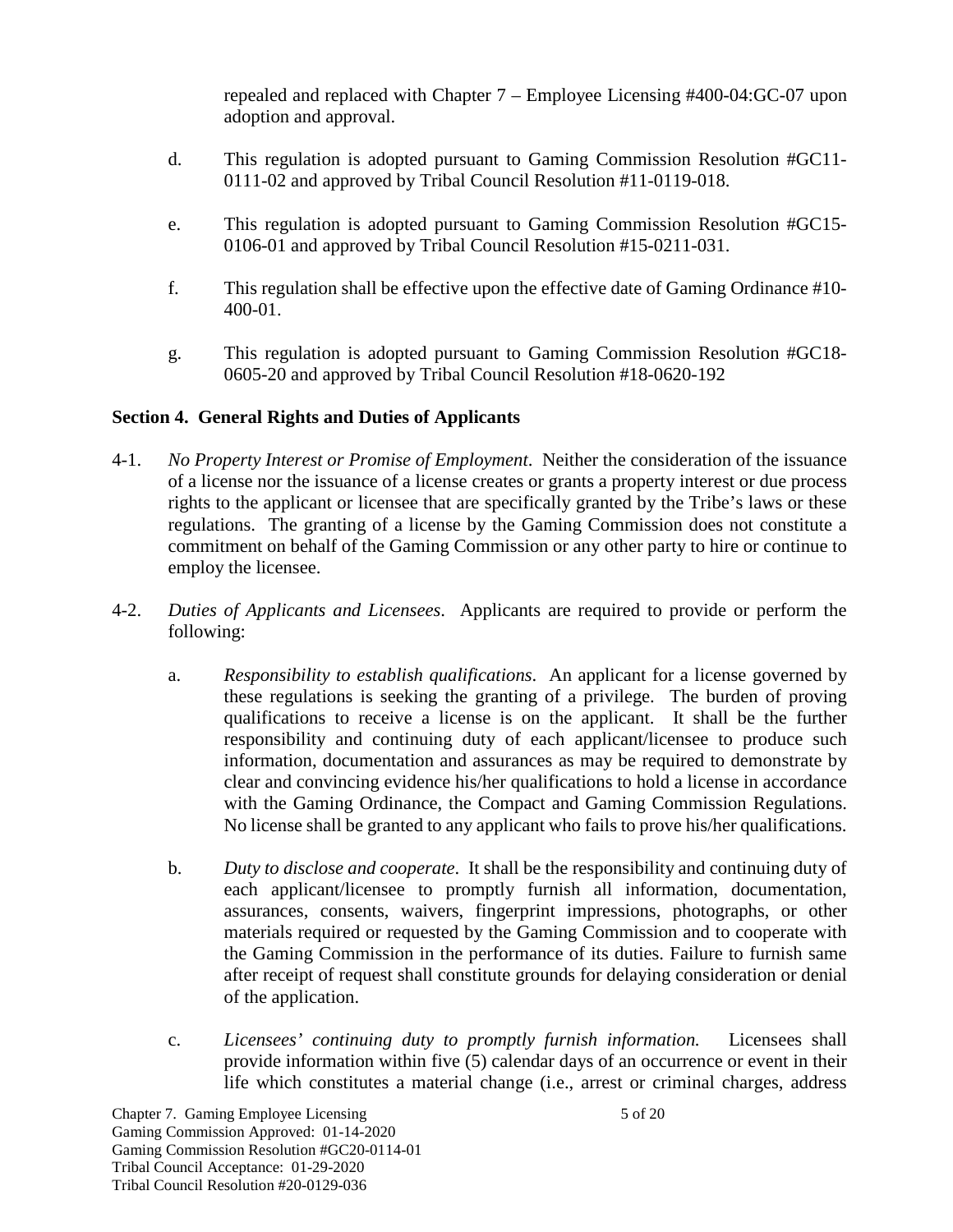change) in the information provided in their application. Failure to report information within five (5) calendar days or refusing to comply with a formal request for information, evidence or testimony shall be a basis for suspension or revocation of a license.

- d. *Authority to seize, revoke and suspend license*. The Gaming Commission may seize, revoke or suspend any license issued under this Regulation in accordance with the procedures prescribed in the Gaming Ordinance, the Gaming Commission Ordinance and Gaming Commission Regulations. This authority may be exercised by and through the Executive Director.
- e. *Waiver of liability for disclosure of information*. Applicants/licensees accept and assume the risks of any adverse public notice, embarrassment, criticism, or other action, as well as financial loss which may result from any licensing action. Applicants/licensees expressly waive any claims against the Gaming Commission, the Gaming Commission and its agents, and the Tribe as well as any entity or individual furnishing information in good faith to the Gaming Commission or its agents in any matter relating to licensing and the licensing process.
- f. *Consent to examination of accounts and records*. Each applicant/licensee shall, in writing, consent to the examination of all accounts, bank accounts and records in his/her possession or under his/her control and shall authorize all third parties in possession or with control of such accounts or records to allow such examination thereof as may be deemed necessary by the Gaming Commission.
- g. *Non-transferability of license*. All licenses shall be non-transferable and shall prohibit the licensee from transferring any rights or duties related to the license either directly or indirectly.
- h. *Unauthorized Use of License*. Licensees are expressly prohibited from allowing any other person to use their license for any purpose. Any unauthorized use of a license may subject both the licensee and person using the license to civil and criminal penalties, including suspension or revocation of a license.
- i. *Licensing Period*. Any employee license issued in accordance to the Gaming Ordinance, other than a temporary license, shall be effective for a period of one (1) year from the date of issuance and shall contain the licensee's photograph and shall state on its face the name of the employee, the gaming enterprise at which the employee is licensed to work, the type of license, the date that the license became effective and the date it expires. Employee licenses do not automatically renew and become invalid as of the date of expiration.
- j. *Renewals.* It is the responsibility of holders of a license to ensure that their license is valid at all time. Holders of a license shall file their renewal applications sixty (60) calendar days before their original license expires, including updating all information contained in the original application. Temporary licenses may be granted where the holder of a license has timely filed for renewal, but the application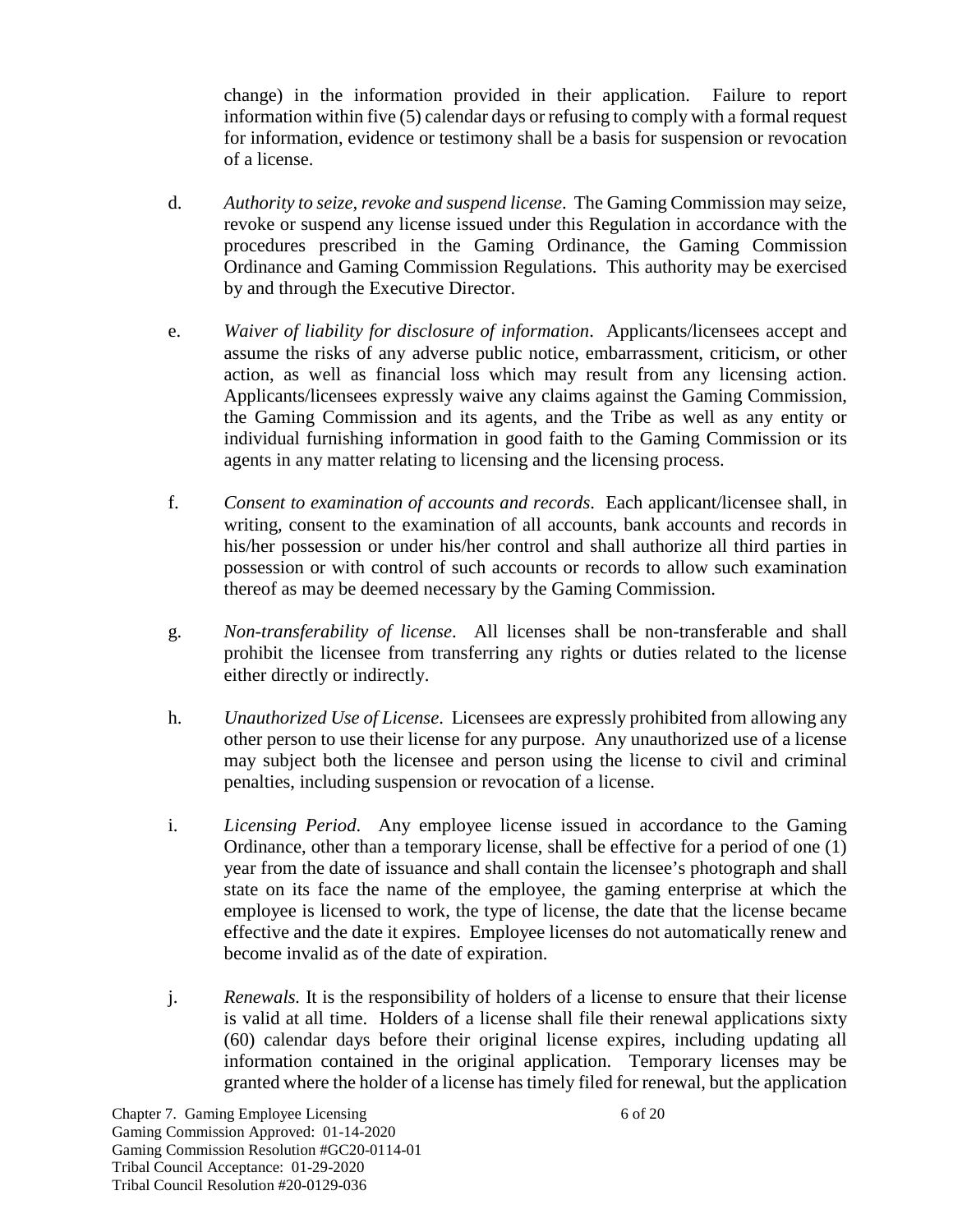has not been reviewed by the Gaming Commission. Employee licenses must be renewed annually. A holder of a license who fails to renew their license within the timeframe specified shall be assessed the following fines, unless defined otherwise by Gaming Commission Order:

- 1. \$25.00 first offense
- 2.  $$50.00 second of fense$
- 3. Revocation hearing before the Gaming Commission third offense

A license shall not be granted to an employee who has been assessed a fine until such time that the fine is paid in full.

- k. *Expired License*. A holder of a license who allows their license to expire shall be assessed the following reinstatement fees, unless defined otherwise by Gaming Commission Order:
	- 1. \$50.00 first offense
	- 2.  $$100.00 second of fense$
	- 3. Revocation hearing before the Gaming Commission third offense

A license shall not be granted to an employee who has been assessed a reinstatement fee until such time that the fee is paid in full. An expired license will result in immediate removal from the gaming enterprise and the inability to work until such time that the license is renewed and the reinstatement fee is paid in full.

l. *Requirement to Produce License upon Request.* Any person receiving a license in accordance to the Gaming Ordinance must have that license on property during all working hours and must be able to produce that license upon request.

## **Section 5. Gaming Employee License Eligibility**

- 5-1. *Gaming Employee Licenses.*
	- a. *General*. Gaming Employees are a Key Employee or Primary Management Official. The gaming enterprise shall be required to maintain a list of Gaming Employees, their positions, and a copy of all job descriptions (including duties and responsibilities) on file with the Gaming Commission. Voluntary relinquishment of a Gaming License will not preclude the Gaming Commission from addressing license issues that occurred during the time the licensee held a license.
	- b. *Specific Disqualifying Circumstances*. An applicant shall not be eligible for a Gaming Employee License if the application or background investigation confirms that the applicant: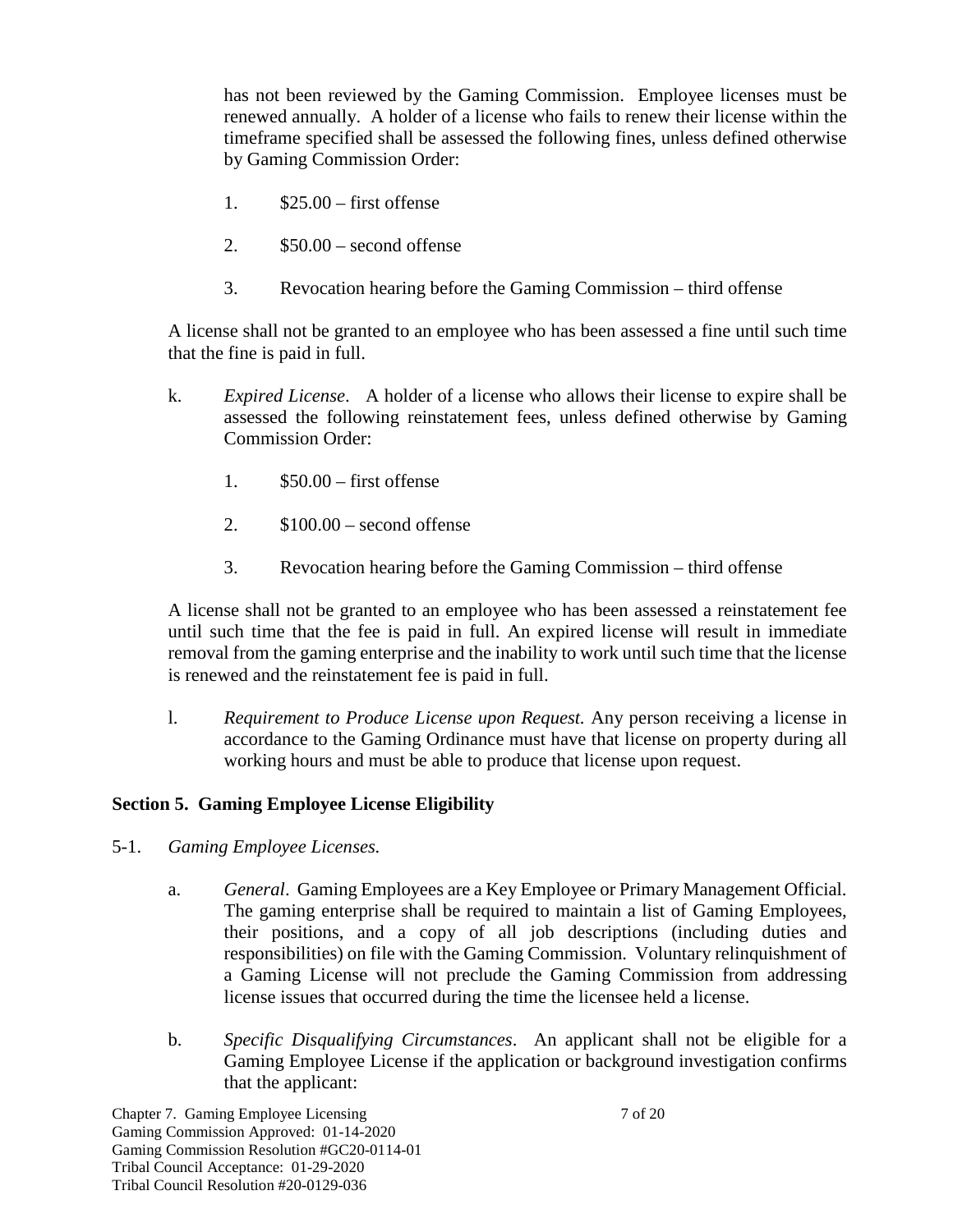- 1. Is member of the Tribal Council, the Ogema, a Judge or Appellate Judge on the Tribal Court, the Tribal Prosecutor or a Law Enforcement Officer of the Tribe. This subsection shall not apply to members of the Tribal Council or the Tribal Ogema sitting on an oversight body established by Tribal law to provide oversight to a gaming enterprise; or
- 2. Is under the age of eighteen (18); or
- 3. Has been convicted of or entered a plea of guilty or no contest to a gamblingrelated offense, fraud, or misrepresentation. The terms "fraud or misrepresentation" shall mean a criminal offense committed in Michigan or any other jurisdiction, involving theft, fraud or misrepresentation, which is a felony or would be a felony if committed in Michigan, and which was committed as an adult or prosecuted as an adult offense, and which has not been effectively removed from the applicant's/licensee's criminal record by executive pardon, state court order, or operation of law; or
- 4. Has been convicted of or entered a plea of guilty or no contest to any offense not specified in paragraph (3) within the immediately preceding five (5) years; this provision shall not apply if that person has been pardoned by the Governor of the State where the conviction occurred or, if a Tribal Member, has been determined by the regulatory agency to be a person who is not likely again to engage in any offensive or criminal course of conduct and the public good does not require that the applicant be denied a Gaming Employee License. The term "any offense" shall mean any criminal offense not described in paragraph (3), whether committed in Michigan or any other jurisdiction, that is, or would be, a crime under the provisions of the Michigan Penal Code, Act 328 of the Public Acts of 1931, as amended being MCL 750.1 to 750.568, or the controlled substances provisions of the Public Health Code, Act # 68 of the Public Acts of 1978, as amended, being MCL 333.7101 to 333.7545, or any other criminal offense not included within the scope of paragraph (3) involving theft, dishonesty, fraud or misrepresentation arising under the law of Michigan or another state or jurisdiction, that was committed as an adult or prosecuted as an adult offense, and which has not been effectively removed from the employee's criminal record by executive pardon, state court order, or operation of law; or
- 5. Is determined by the Gaming Commission to have participated in organized crime or unlawful gambling or whose prior activities, criminal records, reputation, habits, and/or associations pose a threat to the public interest or to the effective regulation and control of gaming, or create or enhance the dangers of unsuitable, unfair, or illegal practices, methods, and activities in the conduct of gaming or to the carrying on of the business and financial arrangements incidental to the conduct of gaming; or
- 6. Has knowingly and willfully provided materially false and misleading statements or information to the Gaming Commission or has refused to respond to questions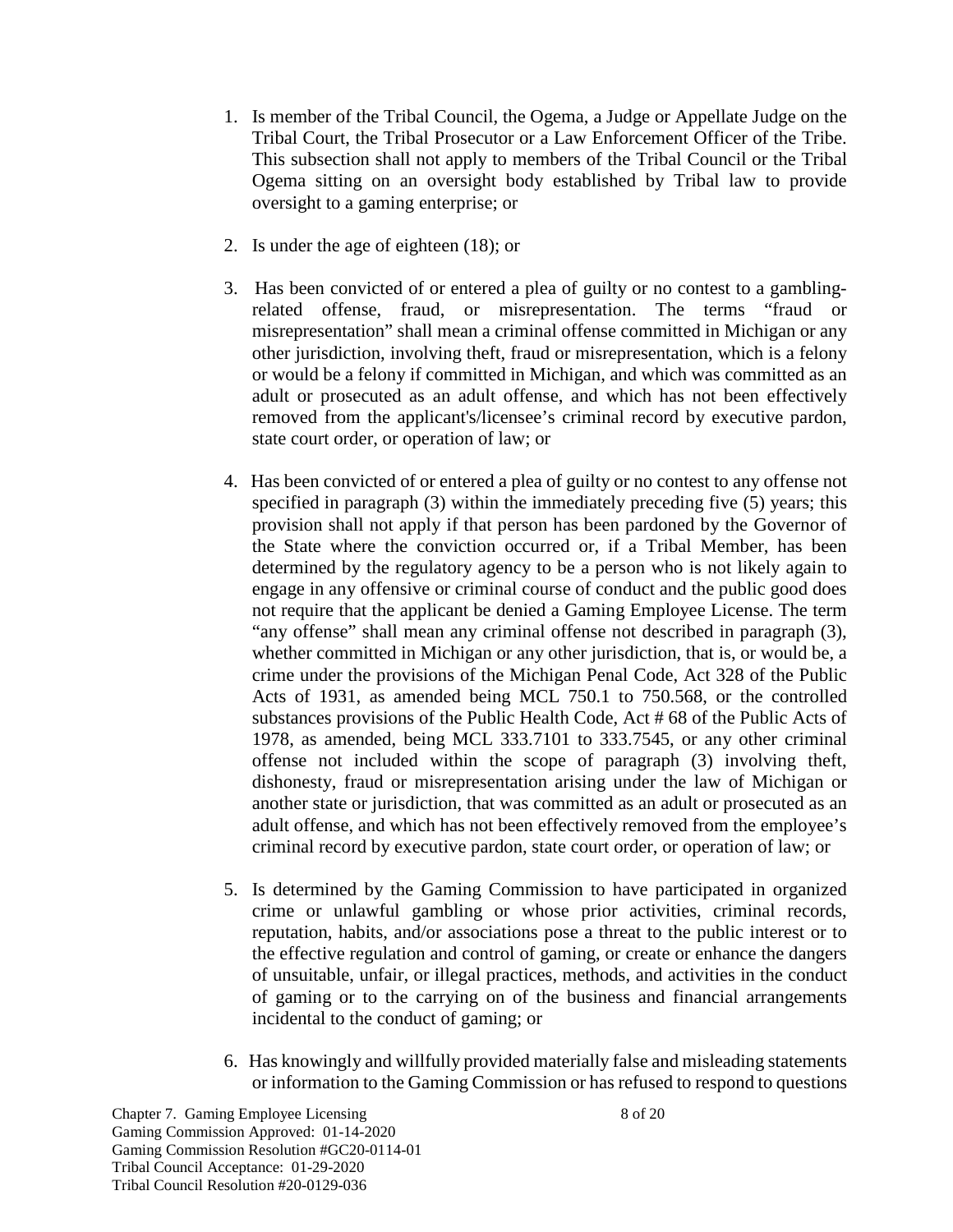and/or requests for information asked by the Gaming Commission specifically related to the person's eligibility to obtain or retain a license; or

7. Has been convicted of any offense related to sexual crimes or criminal sexual conduct where the perpetrator was convicted as an adult at the time the crime was committed, and/or is registered in any jurisdiction's list of sexual offenders.

## **Section 6. License Applications**

- 6-1. *Complete Application Required*. The Gaming Commission shall require each potential employee to submit an application to the Gaming Commission on the form and in the manner required by the Gaming Commission. The application shall clearly identify whether the applicant is applying for a Key Employee License or Primary Management Official License. The application shall include all of the following information.
- 6-2. *Privacy Act Notice*. The following notice shall be placed on the application form so that it can be read before that form is filled out by an applicant:

*"In compliance with the Privacy Act of 1974, the following information is provided: Solicitation of the information on this form is authorized by 25 U.S.C.§ 2701 et seq. The purpose of the requested information is to determine the eligibility of individuals to be granted a gaming license. The information will be used by the Tribe's regulatory agency or the National Indian Gaming Commission (NIGC) members and staff who have need for the information in the performance of their official duties. The information may be disclosed by the Tribe or the NIGC to appropriate Federal, Tribal, State, local, or foreign law enforcement and regulatory agencies when relevant to civil, criminal or regulatory investigations or prosecutions or when pursuant to a requirement by a tribe or the NIGC in connection with the issuance, denial or revocation of a Gaming License, or investigations of activities while associated with a tribe or a gaming operation. Failure to consent to the disclosures indicated in this notice will result in the tribe's inability to license you for a Primary Management Official or Key Employee position. The disclosure of your Social Security Number (SSN) is voluntary. However, failure to supply a SSN may result in errors in processing your application."*

6-3. *False Statement Notice*. The following additional notice shall be placed on the application form for a Key Employee or a Primary Management Official so that it can be read before that form is filled out by an applicant:

"*A false statement on any part of your license application may be grounds for denying a license or the suspension and/or revocation of a license. Also, you may be punished by fine or imprisonment. (U.S. Code, Title 18,* § *1001)."*

6-4. *Burden of Proof on Employee License Applicants.* It is the determination of the Tribe that the public interest in the integrity of gaming is such that the burden of proof to establish fitness or eligibility to obtain or maintain a Gaming Employee License shall be upon the applicant or licensee, as the case may be.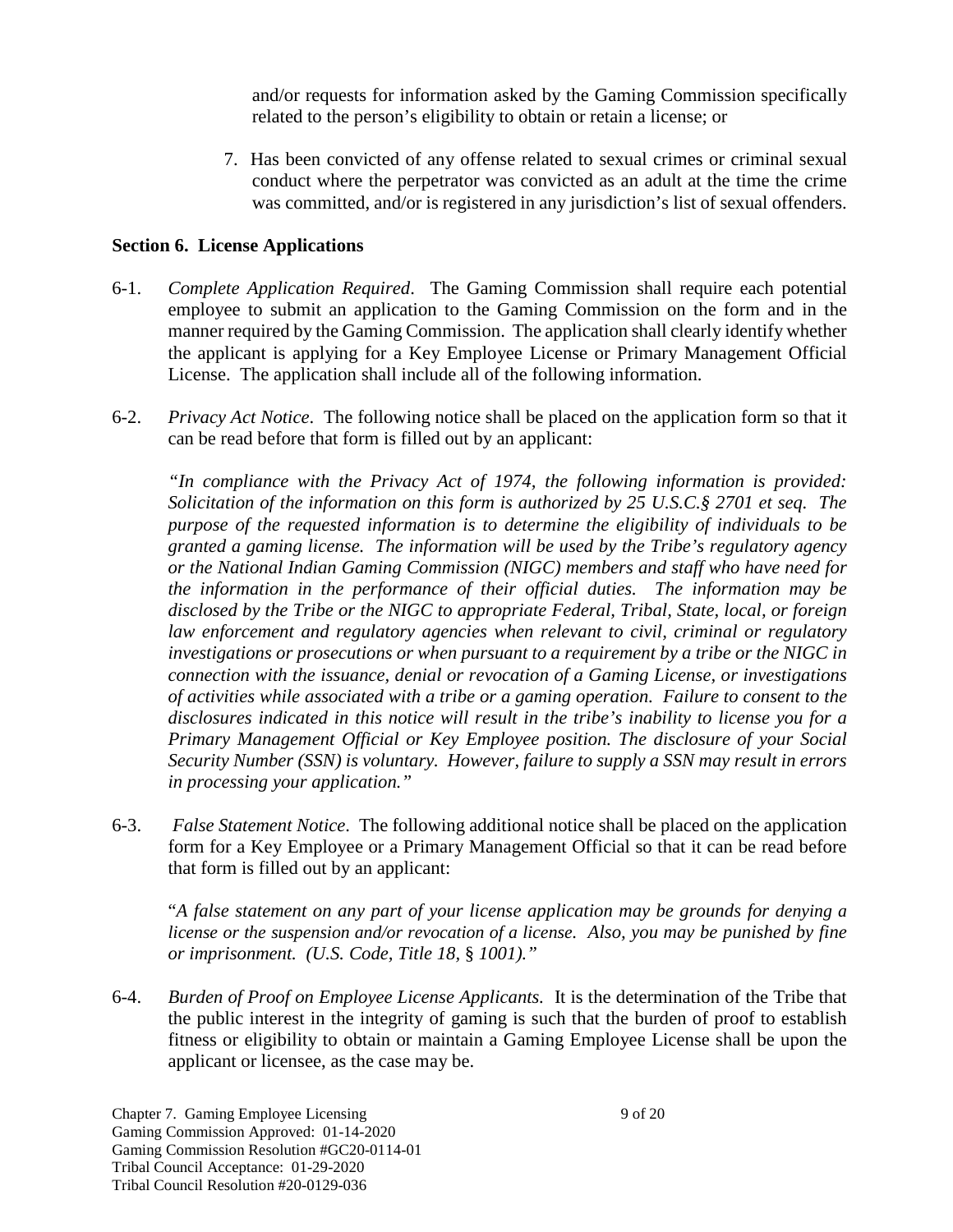- 6-5. *Application for a* Gaming *Employee License*. Each applicant for a Gaming Employee License shall be required to complete an application on the form provided by the Gaming Commission which shall require the applicant to provide the following information:
	- a. Full name, other names used (oral or written), Social Security Number(s), date of birth, place of birth, citizenship, gender, and all languages (spoken or written); and
	- b. Currently and for the previous five (5) years:
		- 1. business and employment positions held; and
		- 2. ownership interests in those businesses;, and
		- 3. business and residence addresses; and
		- 4. Driver's License Numbers;
	- c. The names and current addresses of at least three (3) personal references, including one personal reference who was acquainted with the applicant during each period of residence listed under Section 6-5 (b)(3);
	- d. Current business, residence telephone numbers and all cell phone numbers;
	- e. A description of any existing and previous gaming or other business relationships with any Indian tribe, including any ownership interest in the business;
	- f. A description of any existing and previous business relationships with the gaming industry generally, including ownership interests in those businesses;
	- g. The name and address of any licensing or regulatory agency with which the person has filed an application for a license permit, or certification related to gaming, the current status of the application, and whether or not such license, permit, or certification was granted.
	- h. For each felony for which there is an ongoing prosecution or a conviction, the charge, the name and address of the court involved, and the date of disposition, if any;
	- i. For each misdemeanor conviction or ongoing misdemeanor prosecution (excluding minor traffic violations) within ten (10) years of the date of the application, the name and address of the court involved and the date of disposition, if any;
	- j. For each criminal charge (excluding minor traffic charges), whether or not there is a conviction, if such criminal charge is within ten (10) years of the date of the application and is not otherwise listed pursuant to subsections (h) and (i) of this Section, the criminal charge, the name and address of the court involved, and the date and disposition, if any;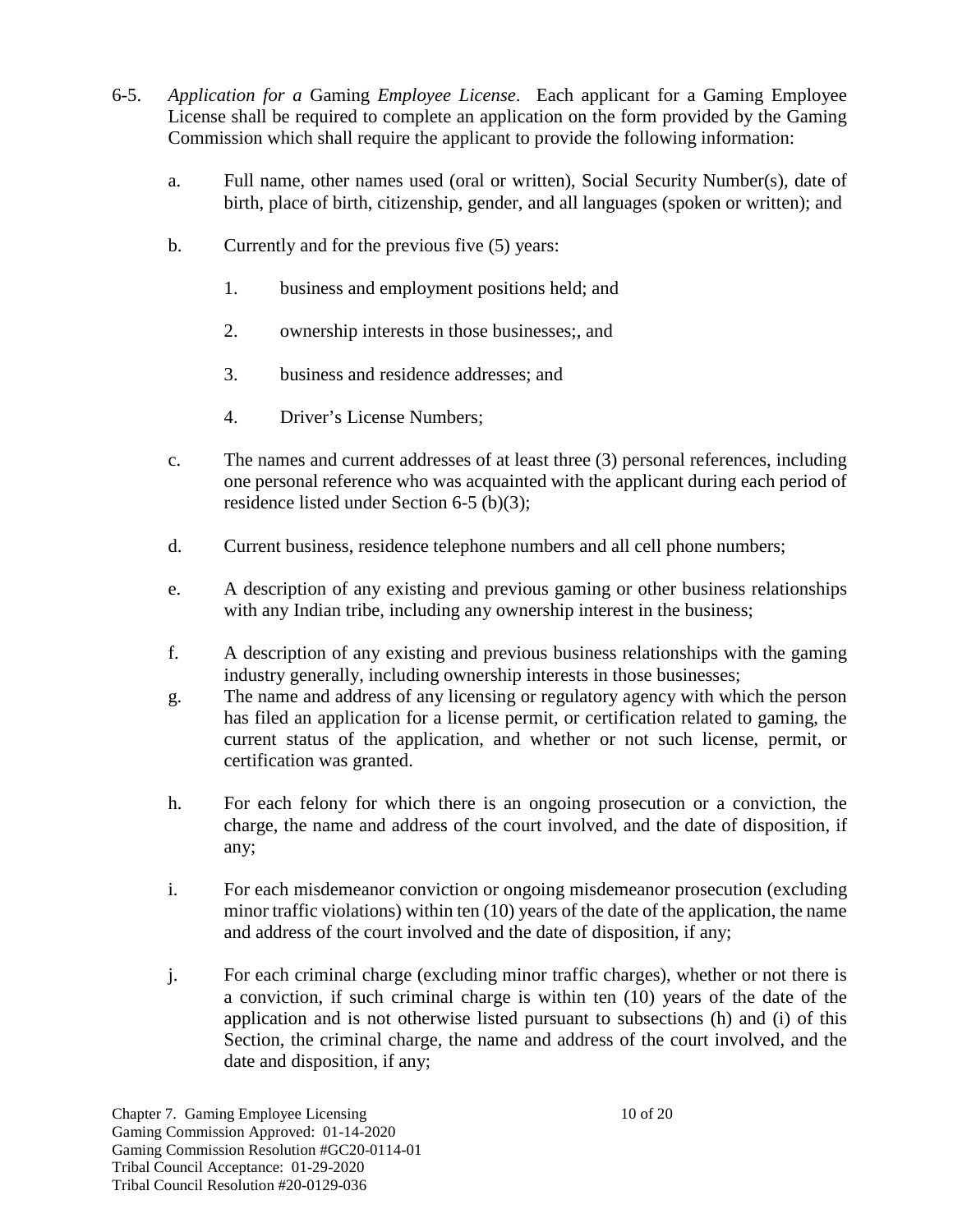- k. The name and address of any licensing or regulatory agency with which the person has filed an application for a business or occupational license or permit, whether or not such license or permit was granted;
- l. A list of any previous or existing business relationships with/in the gaming industry, including with any Tribes with gaming operations to include the name and address of the entity along with contact information.
- m. One (1) piece of valid identification that includes a photograph and one (1) other form of identification (Social Security Card, birth certificate or passport) that allows the regulatory agency to verify the applicant's identity;
- n. For all applications for licenses for principals and general managers, or Primary Management Officials, a complete financial statement and/or income tax records showing all sources of income for the previous three (3) years, and assets, liabilities, and net worth as of the date of the application;
- o. A list of all professional or business licenses the applicant has applied for, whether or not those licenses where granted and current status, and the name, address and phone number of the regulatory agency involved;
- p. A sworn statement that to the best of his/her knowledge the applicant nor any member of his/her immediate family does not have a past or current financial interest, other than a salary interest, in any gaming enterprise anywhere. If the applicant has an immediate family member or member of his/her household who has such a relationship, the applicant shall fully disclose his/her name and the nature of the relationship;
- q. Written permission giving the Gaming Commission the right to investigate the applicant's background, including criminal records, civil and criminal judgments, and credit history;
- r. Each application shall be accompanied by a sworn statement that the applicant will submit to the jurisdiction of the Tribe and the Tribal Court, if licensed;
- s. Other information required by the Gaming Commission;
- t. For all applications for licensure, fingerprints shall be taken by the Gaming Commission and will then be forwarded to the NIGC for processing through the Federal Bureau of Investigation (FBI) and the National Criminal Information Center to determine the applicant's criminal history, if any.
- 6-6. *Prompt Amendment of Application for New Information*. It shall be the duty of each license holder to promptly file with the Gaming Commission, a written amendment to the application explaining any changed facts or circumstances whenever any material change of facts or circumstances shall occur with respect to any matter set forth in the application or other documents relating thereto.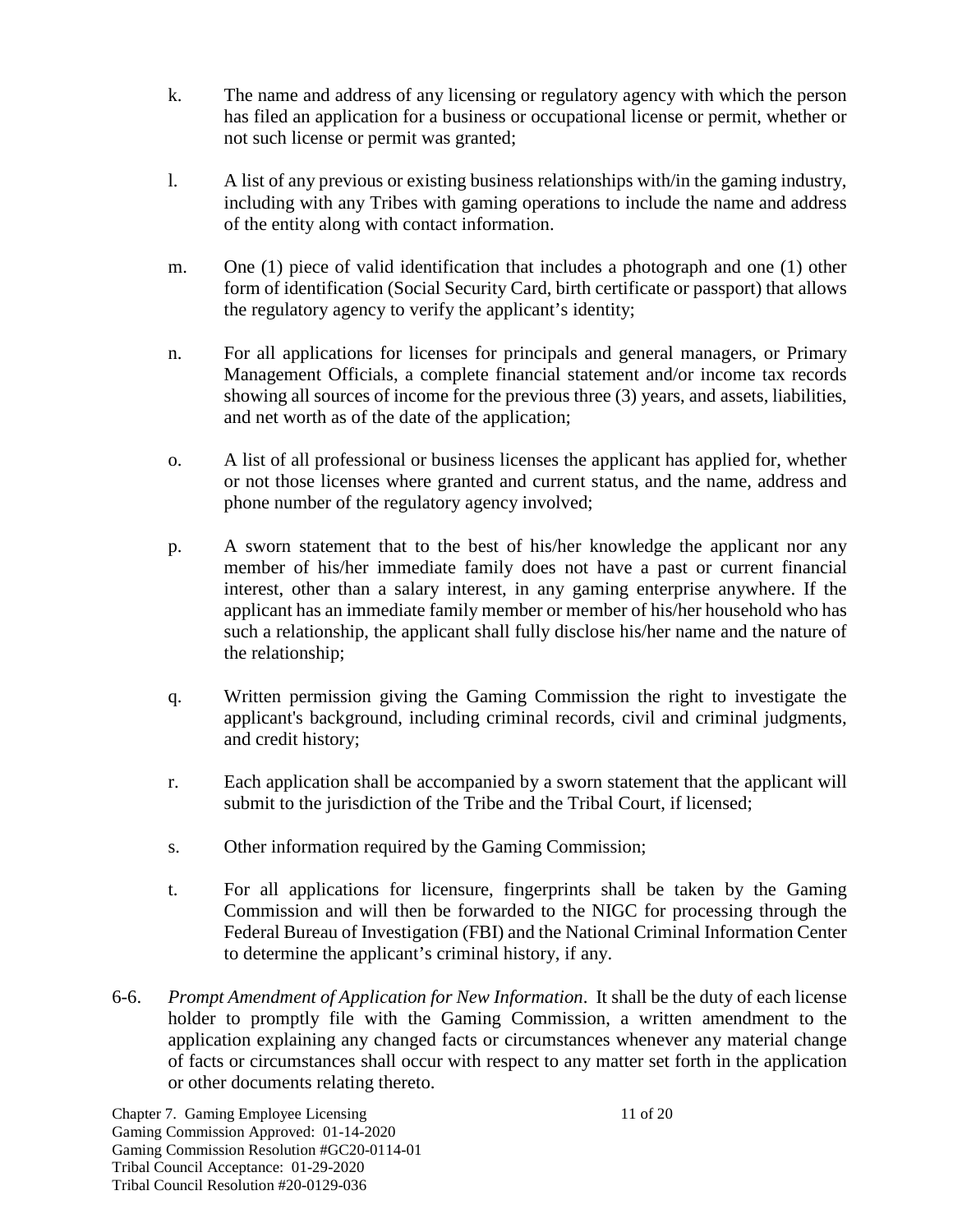6-7. *Fees*. The Gaming Commission may collect fees from applicants to defray the cost of processing and evaluating requests for licensure by applicants. If fees are imposed, the Gaming Commission will promulgate and publish a fee schedule.

## **Section 7. Background Investigation Process**

- 7-1. *Verification of Completed Application*. Prior to accepting an application for a license from an applicant, an agent of the Gaming Commission will review the application with the applicant to verify that all necessary information has been provided. The Gaming Commission agent shall ensure that the applicant fully understands his/her obligation to disclose the facts relative to any criminal history as required in Section 6-5 (h), (i), and (j).
- 7-2. *Steps to Complete Background Investigation*. An investigation will be conducted sufficient to make a determination of eligibility under Section 5. In conducting a background investigation, the Gaming Commission agent shall keep confidential the identity of each person interviewed in the course of the investigation. The background investigation must be sufficient to allow the Gaming Commission to make an eligibility determination under Section 10.07 of the Gaming Ordinance and shall consist of at least the following:
	- a. A Gaming Commission agent shall make an attempt to contact each personal and business reference provided in the application and take other appropriate steps to verify the accuracy of the other information presented.
	- b. The criminal background of each applicant for a license shall be investigated by obtaining information concerning the applicant from law enforcement where the applicant has resided and submitting impressions of the applicant's fingerprints, taken under Section 10.03 (r) of the Gaming Ordinance, to the Federal Bureau of Investigation Criminal Information Center, and any other law enforcement agency(ies) that the Gaming Commission deems appropriate, requesting a criminal history report. The vital information which may be provided to identify the applicant may include: the applicant's full name, any other names used by the applicant, date and place of birth, citizenship, Driver's License Numbers, Social Security Number, and a physical description.
	- c. If the criminal history provided by applicant, or obtained in initial phase of the background investigation, identify incidents which may disqualify the applicant as a result of his habits, reputation or associations, the Gaming Commission agent shall endeavor to obtain copies of police reports, court records or other information to determine specific details relative to such criminal offenses or charges.
	- d. With respect to applicants applying for a Primary Management Official License, the Gaming Commission agent shall also investigate and verify the accuracy of financial information provided by the applicant by contacting banks, other financial institutions or other sources as deemed necessary. A Credit Bureau Report on the applicant shall also be obtained annually.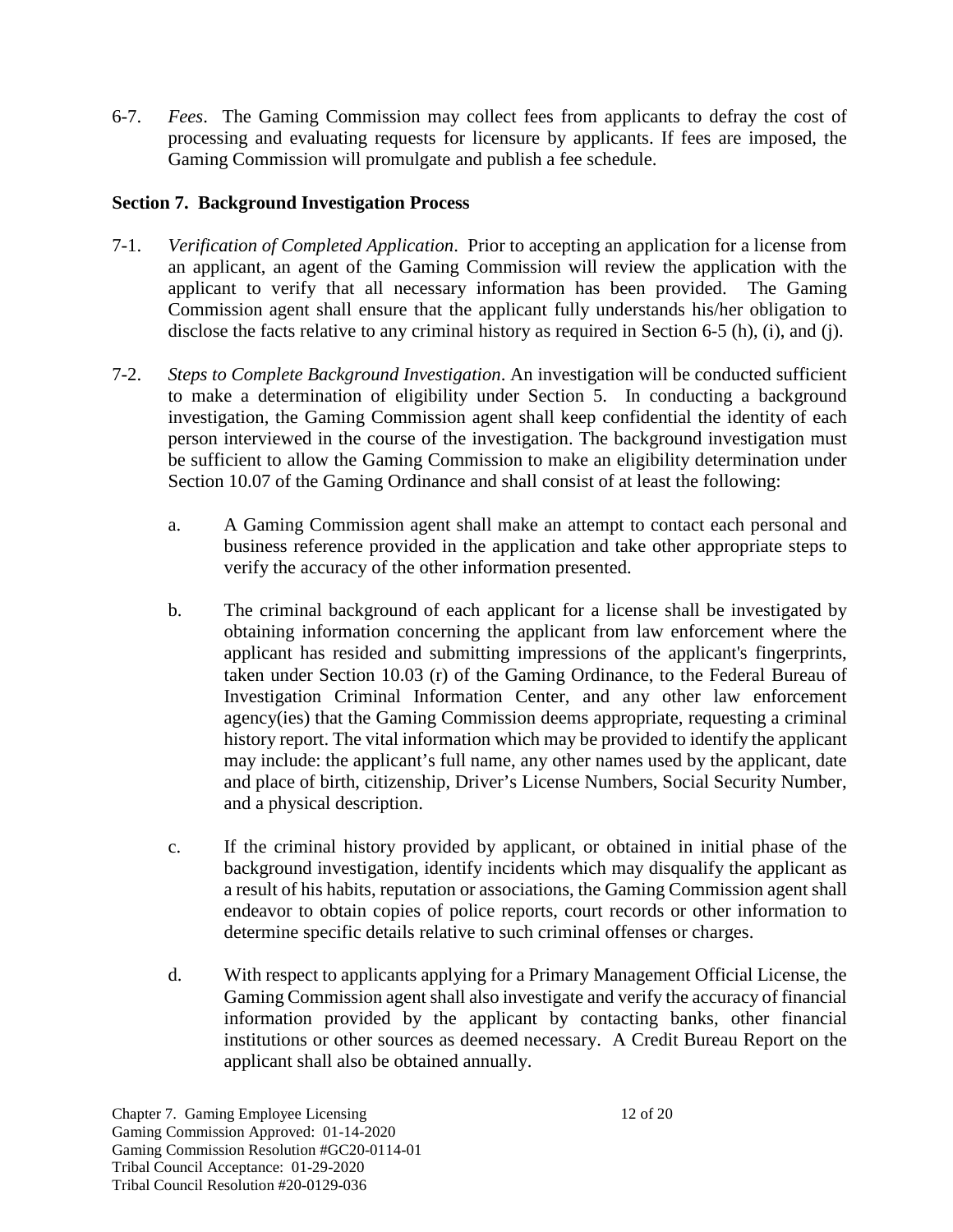- e. The Gaming Commission agent may contract with private, municipal, State, and/or Federal investigation agencies to perform the required background and/or criminal history investigations.
- 7-3. *Eligibility Determination.*
	- a. Before a license is issued to an applicant, the Gaming Commission shall make a finding concerning the eligibility of that person for receiving a license by reviewing the applicant's prior activities, criminal record, if any, and reputation, habits and associations.
	- b. If the Gaming Commission, in applying the standards adopted in the Gaming Ordinance, determines that licensing the person poses a threat to the public interest of to the effective regulation of gaming, or creates or enhances the dangers of unsuitable, unfair or illegal practices, methods and / or activities in the conduct of gaming, it shall not license that person in a Key Employee or Primary Management Official position.
	- c. Copies of the Eligibility Determination shall be included with the Notice of Results that must be submitted to the NIGC before the licensing of a Key Employee or Primary Management Official.

## **Section 8. Action on Applications**

- 8-1. *Action on Applications for Gaming Employee License.*
	- a. Within fifteen (15) calendar days a Gaming Commission agent shall review the application, the results of background investigation, the criminal history reports, and financial report, if required, to determine if the applicant qualifies for the license applied for.
	- b. If a determination is made that an applicant qualifies on a preliminary basis pursuant to Section 8-6 for the issuance of a license, then the Gaming Commission may issue a temporary license to the applicant. A temporary license shall not be valid for more than thirty (30) calendar days from the date of issuance.
	- c. The regulatory agency shall create and maintain an Investigative Report for each background investigation of a Key Employee or Primary Management Official which shall include the following:
		- 1. Steps taken in conducting a background investigation; and
		- 2. Results obtained; and
		- 3. Conclusions reached; and
		- 4. The basis for those conclusions.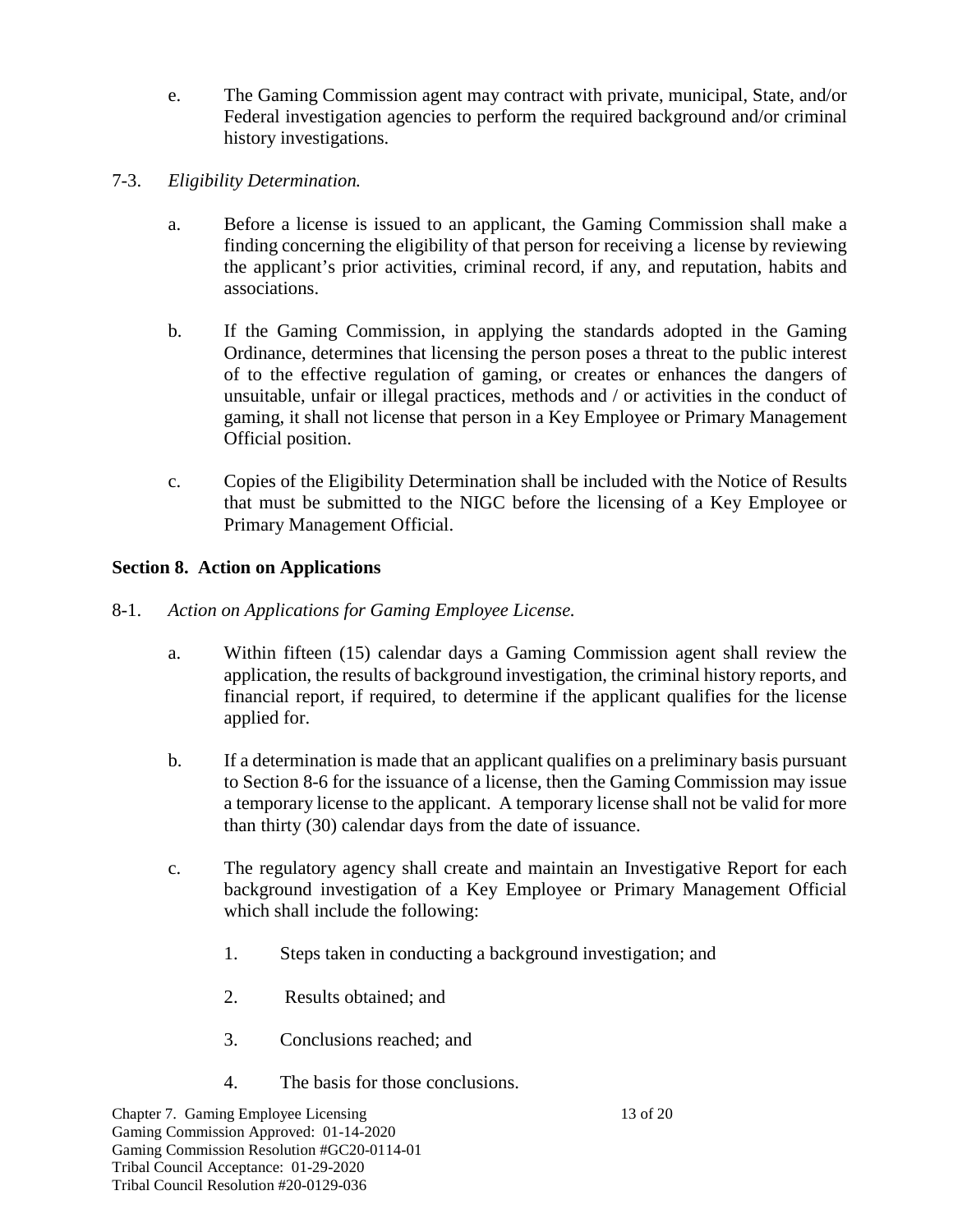- d. The applicant shall be promptly notified that their application is approved and the license shall be issued. If a temporary license was previously issued, the effective date of the license shall be the date the temporary license was issued.
- e. If any application for a license is denied under this Section the temporary license shall be seized, if one was issued. The applicant shall be notified within seven (7) calendar days that the application was denied and the reasons specified, including information concerning any criminal conviction(s), which prompted the denial with reference to the specific eligibility criteria described in Section 6. The notice to each applicant shall also inform the applicant of the applicant's right to request a hearing within fourteen (14) calendar days following receipt of the notice of the denial.
	- 1. Within twenty-one (21) calendar days following receipt of a notice requesting a hearing, the Gaming Commission shall afford the applicant an opportunity to appear and be heard before the Gaming Commission, in person or with a representative or legal counsel, and to submit such evidence as the applicant deems relevant in the matter. The Gaming Commission may receive evidence from the applicant or licensee, the Tribe, any gaming regulatory agency, or any person or entity that the Gaming Commission deems relevant to the matter.
	- 2. The Gaming Commission shall either affirm or reconsider its decision to deny the license within seven (7) calendar days following hearing.
- f. If a license is not issued to a Key Employee or Primary Management Official applicant, the Gaming Commission:
	- 1. Shall notify the National Indian Gaming Commission; and
	- 2. May forward copies of its Eligibility Determination to the National Indian Gaming Commission for inclusion in the Indian Gaming Individuals Records System; and
	- 3. Shall notify the gaming enterprise.
- g. The Gaming Commission shall retain applications and reports (if any) of background investigations for inspection by the National Indian Gaming Commission or its designees for no less than five (5) years from the date of termination of employment or denial of a license.
- 8-2. *Notice of Results*. Before issuing a license to a Key Employee or Primary Management Official, the Gaming Commission shall prepare a Notice of Results on the applicant's background investigation to submit to the NIGC. The Notice of Results must be submitted to the NIGC no more later than sixty (60) calendar days after the applicant begins working for the Tribe. The Notice of Results shall include, at a minimum, all of the following information: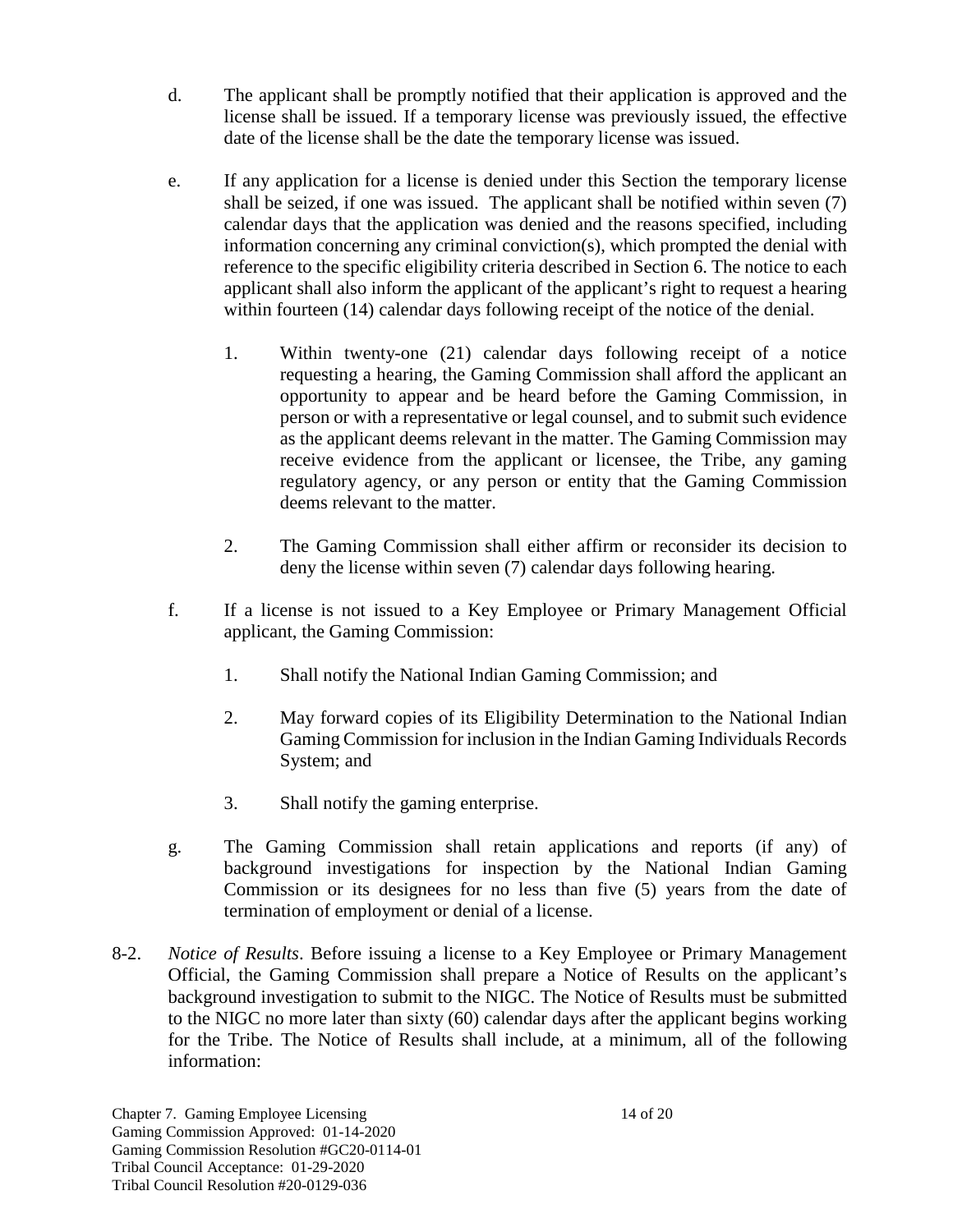- a. The applicant's name, date of birth and Social Security Number; and
- b. The date on which the applicant began, or will begin, working as a Key Employee or Primary Management Official; and
- c. A summary of information presented in the investigative report, including:
	- 1. Licenses that have been previously denied; and
	- 2. Gaming Licenses that have been revoked, even if subsequently reinstated; and
	- 3. Every known criminal charge brought against the applicant within the last ten (10) years of the date of the application; and
	- 4. Every felony offense of which the applicant has been convicted or any ongoing prosecution.
- d. A copy of the Eligibility Determination made in accordance with Section 7-3.
- 8-3. *Granting Gaming Employee Licenses.* All Key Employees and Primary Management Officials of the gaming enterprise must have a Gaming Employee License issued by the Gaming Commission. The Gaming Commission may license a Key Employee or Primary Management Official according to the following:
	- a. The Gaming Commission submitted a Notice of Results of the applicant's background investigation to the NIGC, according to Section 8-2.
	- b. The Gaming Commission notifies the NIGC of the issuance of the license within thirty (30) calendar days of issuance.
	- c. The gaming enterprise shall not employ an individual in a Key Employee or Primary Management Official position who does not have a permanent license after ninety (90) calendar days of beginning work at the gaming enterprise.
- 8-4. *Reconsideration after NIGC Objections*. The Gaming Commission must reconsider a license application for a Key Employee or Primary Management Official if it receives a statement of itemized objections to issuing such a license from the NIGC and those objections are received within thirty (30) calendar days of the NIGC receiving a Notice of Results of the applicant's background information;
	- a. The Gaming Commission shall take the NIGC's objections into account when reconsidering a license application.
	- b. The Gaming Commission shall make a final determination whether to issue a license to an applicant for a Key Employee or Primary Management Official position.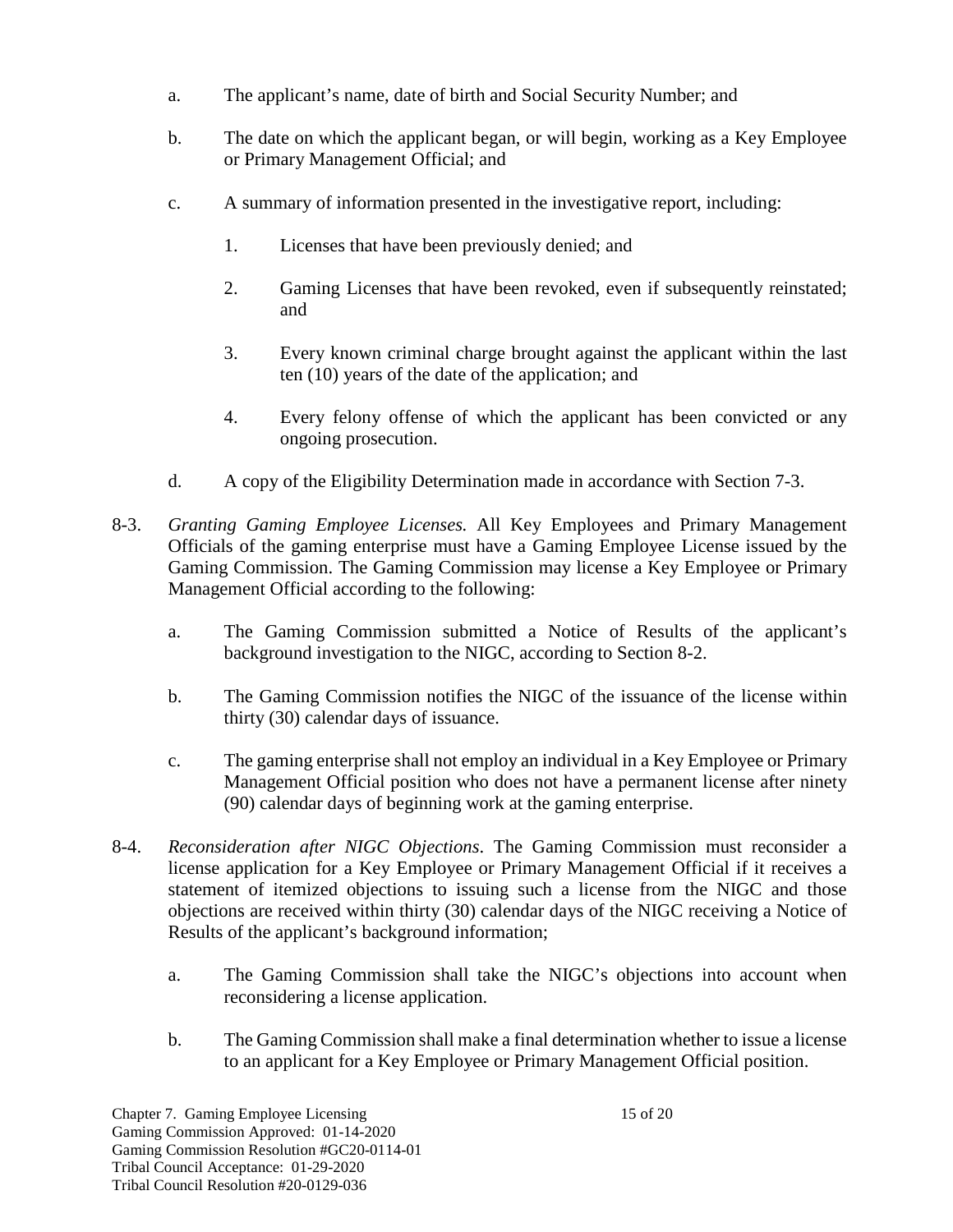- c. If the Gaming Commission has issued a license to a Key Employee or Primary Management Official before receiving the NIGC's statement of objections, notice and a hearing shall be provided to the licensee, as provided in Article 12 of the Gaming Ordinance.
- d. If the Gaming Commission revokes a license after reconsideration under this section, it shall notify the NIGC and the gaming enterprise and forward copies of its Eligibility Determination and Notice of Results of the applicant's background investigation to the NIGC for inclusion in the Indian Gaming Individuals Record System.
- 8-5. *Denying Gaming Employee Licenses.*
	- a. The Gaming Commission shall not license a Key Employee or Primary Management Official if it determines, in applying the standards in Section 10.07 of the Gaming Ordinance for making a license eligibility determination, that licensing the applicant:
		- 1. Poses a threat to the public interest; or
		- 2. Poses a threat to the effective regulation of gaming; or
		- 3. Creates or enhances the dangers of unsuitable, unfair or illegal practices, methods and/or activities in the conduct of gaming.
	- b. If the Gaming Commission does not issue a license to an applicant for a Key Employee or Primary Management Official position, it shall notify the NIGC and forward copies of its Eligibility Determination and Notice of Results to the NIGC for inclusion in the Indian Gaming Individual's Record System.
- 8-6. *Temporary License*. Temporary licenses shall only be issued to an applicant after the completion of the application for a license and following a preliminary review period, during which time the Gaming Commission shall perform a credit check and a cursory background check. Temporary licenses shall be valid for no longer than thirty (30) calendar days from the date of issuance. A temporary license may be rescinded prior to the conclusion of the thirty (30) calendar day period if the applicant has been determined to be ineligible or unsuitable for licensure under applicable gaming rules. Notice of rescission of a temporary license shall be presented to the applicant and the gaming enterprise.

# **Section 9. Re-applications**

9-1. *Re-application by applicant after denial or revocation of license*. Except as provided below, any person required to be licensed under the provisions of the Gaming Ordinance or regulations of the Gaming Commission whose license is either denied or revoked by the Gaming Commission on the basis of that individual's failure to satisfy the eligibility criteria of the Gaming Ordinance or Gaming Commission Regulations, or due to a Gaming Commission finding that such person is disqualified under the criteria of any law, may not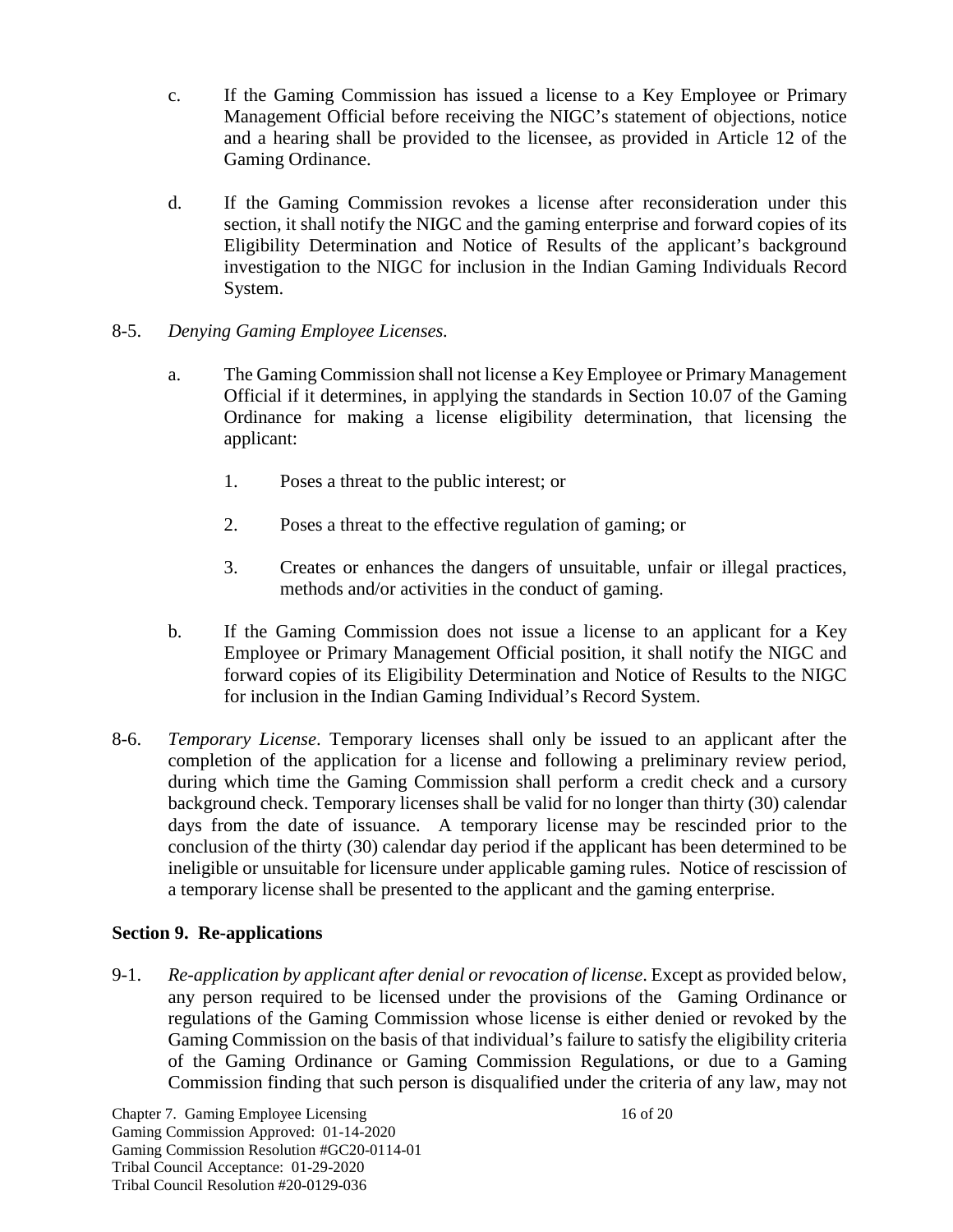reapply for a license until six (6) months after notice of the denial or revocation. This prohibition on re-application shall not apply to persons who have been denied a license prior to the effective date of Gaming Ordinance #10-400-01, which denial was based on an offense that no longer constitutes a disqualifying circumstance. This prohibition on reapplication shall also not apply to persons who, after receiving notice of denial or revocation, have had an offense that was the sole basis for his/her license denial or revocation removed from their criminal record by executive pardon, court order, or operation of law.

9-2. *Re-Application for returning licensees*. Licensees that voluntarily terminate his/her employment or are involuntarily terminated by the gaming enterprise may, if subsequently offered a position with any gaming enterprise within one (1) year of termination, seek reinstatement of the license by completing a renewal application. This process is only available to a licensee which, when he/she left employment with the gaming enterprise, possessed a valid license and did not subsequently lose the license through a license revocation proceeding. This process is not available to someone who held a Key Employee License and is seeking a Primary Management Official License.

#### **Section 10. Disclosure by Applicant**

- 10-1. The Gaming Commission may, consistent with its duties and responsibilities under the law and in an effort to preserve and enhance the integrity of tribal gaming, disclose applicant and licensee information, documents, photographs, records, and other materials.
	- a. To appropriate Federal, Tribal, State, local or foreign law enforcement, and regulatory agencies when relevant to civil, criminal or regulatory investigations or prosecutions; or
	- b. Pursuant to a written request from a duly authorized agent of any agency of the United States or the Tribe in accordance with any applicable agreements with such other governmental agencies for the exchange or release of confidential information; or
	- c. If ordered to do so by a court of competent jurisdiction.
	- d. Disclosure is made by the Gaming Commission under the following circumstances:
		- 1. *National Indian Gaming Commission (NIGC)*. The Gaming Commission is required to forward to the NIGC a Notice of Results and Eligibility Determination on each background investigation of a Key Employee or Primary Management Official. The Gaming Commission shall disclose to the NIGC the revocation of any Gaming License and if that license is reinstated, disclose that as well.
		- 2. *Michigan Gaming Control Board*. Under Section 4 (L) of the Compact the Gaming Commission is required to provide representatives of the Michigan Gaming Control Board background investigation information compiled by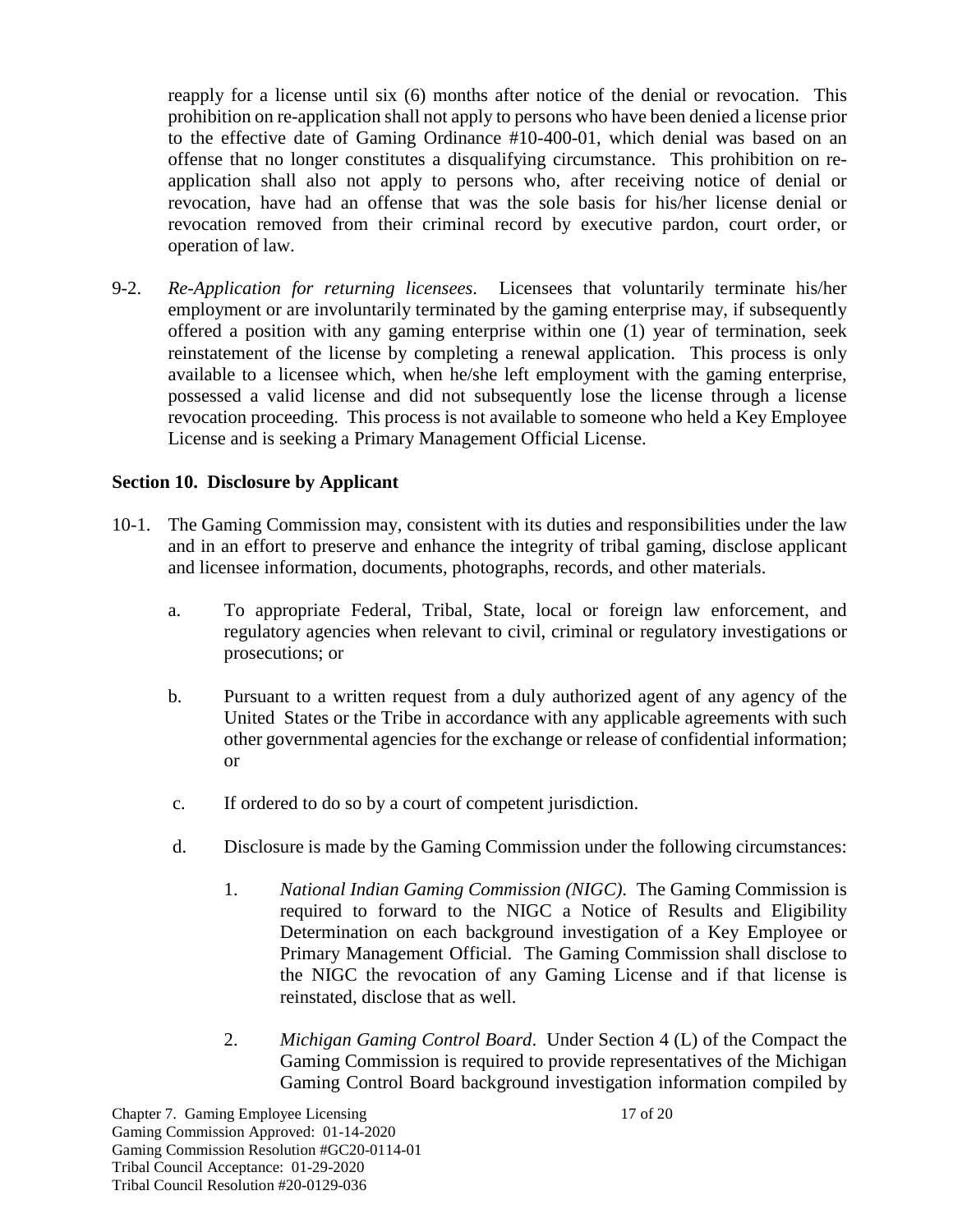the Tribe on all gaming management personnel and employees required to be licensed under the Compact.

3. *Third Parties; Law Enforcement Agencies; Regulators*. The Gaming Commission may disclose applicant and licensee information to third parties, law enforcement agencies, and regulatory bodies when authorized by, and in accordance with, the terms and conditions described in Gaming Commission Regulation – Chapter 1 - General Provisions (#R400-04:GC-01).

#### **Section 11. License Denials, Suspensions and Revocation**

- 11-1. *Hearing upon Denial of License.* Any applicant who is denied a license applied for under the Gaming Ordinance may request a hearing before the Gaming Commission by written request submitted within fourteen (14) calendar days following receipt of notice of the action by the Gaming Commission.
	- a. Within twenty-one (21) calendar days following receipt of a notice requesting a hearing, the Gaming Commission shall afford the applicant an opportunity to appear and be heard before the Gaming Commission, in person or with a representative or legal counsel, and to submit such evidence as the applicant deems relevant in the matter. The Gaming Commission may receive evidence from the applicant or licensee, the Tribe, any gaming regulatory agency, or any person or entity that the regulatory agency deems relevant to the matter.
	- b. The Gaming Commission shall either affirm or reconsider its decision to deny the license within seven (7) calendar days following hearing.
- 11-2. *Suspension of License Pending Hearing to Revoke a License.*
	- a. If, after issuance of a license, a Gaming Commission agent receives and verifies information that a person licensed under this Ordinance has violated or been charged with a violation of any criminal law that disqualifies the licensee from holding a license, any provision of the Gaming Ordinance, or any regulation promulgated by the Gaming Commission, or is otherwise not eligible for a license, an investigation shall be conducted to determine whether revocation proceedings should be initiated.
	- b. The person's license shall be suspended and revocation proceedings shall be initiated if by serving the licensee with Notice of Suspension and proposed revocation, including notice of time and place of the hearing, if:
		- 1. The licensee has been convicted of or pled guilty or no contest to any criminal offense that disqualifies the licensee from holding a license under applicable law or the Compact.
		- 2. The Gaming Commission received an objection notice from the NIGC.
		- 3. The licensee has been charged with any criminal offense related to gambling,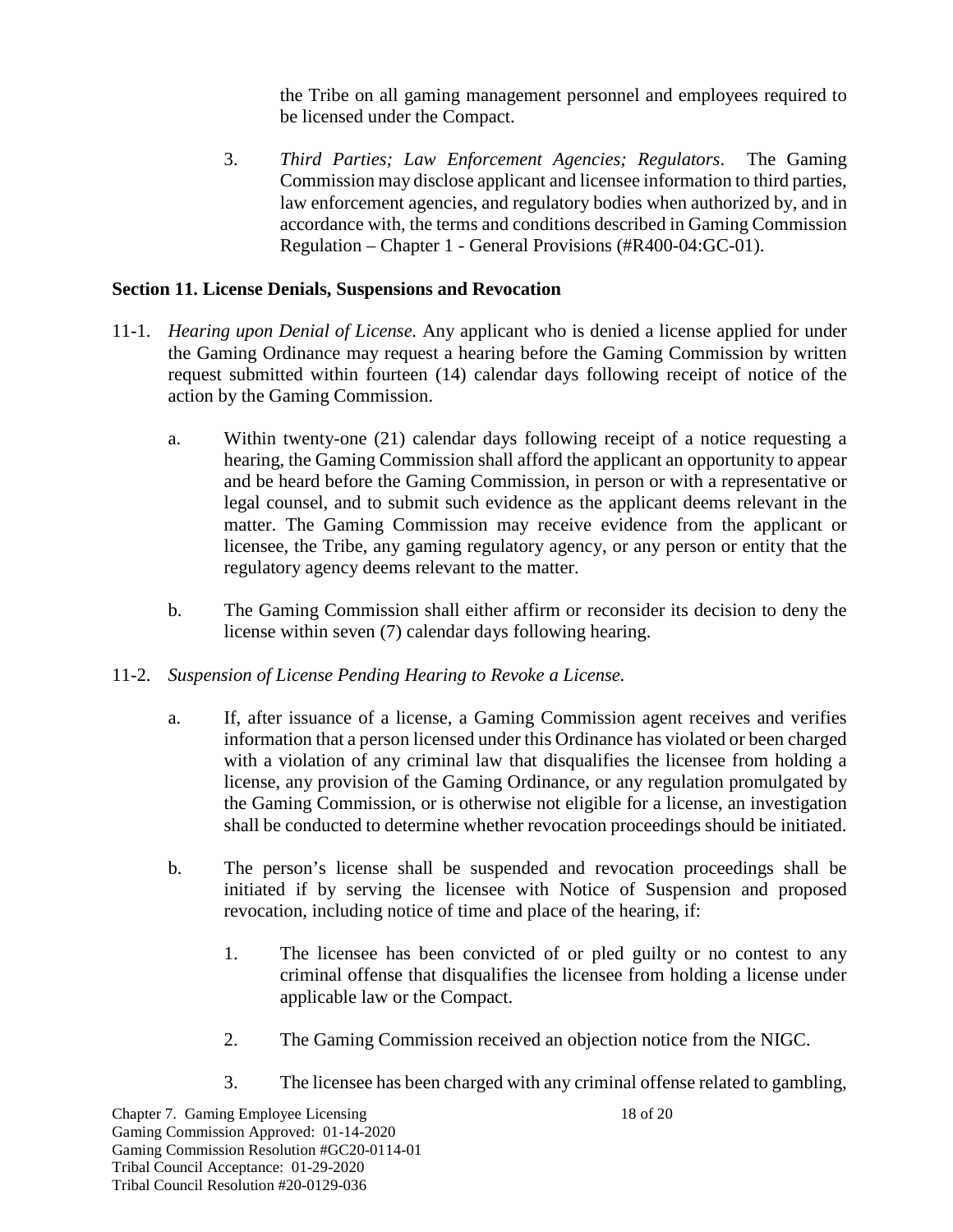fraud, theft, or other activities arising during the course of employment.

- c. In the event a Gaming Commission agent determines, following an investigation conducted pursuant to that any licensee's actions or conduct disqualify the licensee from holding a license, the agent shall schedule a hearing and prepare a notice directed to the licensee requiring the licensee to appear before the Gaming Commission at a specified date and time to show cause why his/her license should not be revoked. The notice shall identify the witnesses whose testimony would be submitted and summarize the facts and evidence that will be presented to demonstrate that cause exists to revoke the license. The notice shall inform the licensee that he/she has the right to present written documentation, testimony or other evidence to rebut the grounds specified in the notice or to present mitigating circumstances demonstrating that revocation of his/her license is not warranted or in the interests of the purposes of the Gaming Commission's regulatory purposes.
- d. After the hearing, the Gaming Commission shall either (a) revoke; (b) reinstate the license; or (c) reinstate the license with conditions or limitations.
- e. Any appeals from the Gaming Commission's determination following that hearing shall be conducted in accordance with Article 12 of the Gaming Ordinance.
- 11-3. *Suspension of License Pending Investigation.*
	- a. Any license may be suspended for not more than thirty (30) calendar days pending completion of an investigation to determine whether any of the following have occurred:
		- 1. The licensee has violated any gaming rules as defined in the Gaming Ordinance.
		- 2. The licensee has engaged in conduct that poses a threat to the integrity of gaming activities, the health or safety of the general public or employees at the gaming enterprise, or the assets of the Tribe.
		- 3. The licensee knowingly and substantially made a material false and misleading statement related to his/her license application.
		- 4. The licensee has participated in unauthorized gaming activity whether or not regulated by the Gaming Ordinance.
		- 5. The licensee knowingly and substantially refused to comply with any lawful order of the Gaming Commission or the Tribal Court.
	- b. Upon receipt of reliable information that a licensee has engaged in any conduct described in paragraph (a), a Notice of Suspension shall be served upon the licensee. The Notice of Suspension shall state the grounds upon which it is issued, summarizing the information that warrants the suspension of the license. The